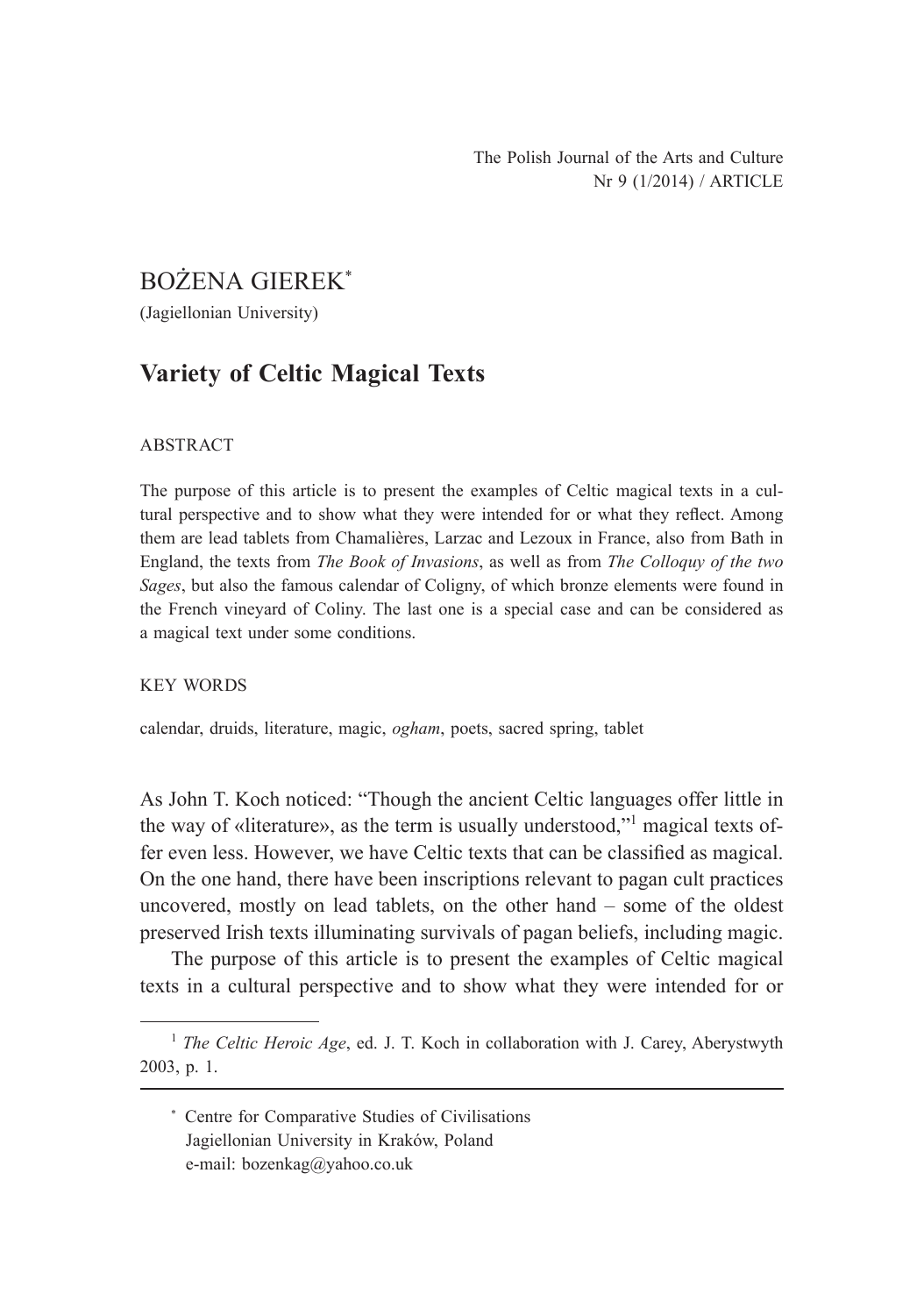what they reflect. Among them are lead tablets from Chamalières, Larzac and Lezoux in France, also from Bath in England, the texts from *The Book of Invasions*, as well as from *The Colloquy of the two Sages*, but also the famous calendar of Coligny, of which bronze elements were found in the French vineyard of Coliny. The last one is a special case and can be considered as a magical text under some conditions.

### MAGIC AND MAGICIANS

*Magic* (in English) is a word that is written and sounds similarly in most European languages, for instance: German *Magie*, French *magie*, Spanish *magia*, Polish *magia*, Russian *магия*. The definitions of the word *magic* in European languages may vary slightly, there might not be an agreed detailed content of belief or behaviour, but there is a general consensus about the content, and at the core they mean the same. In the Cambridge Dictionary<sup>2</sup> the term *magic*, denoted as "imaginary power," is understood as "the use of special powers to make things happen which would usually be impossible." In the German Duden Dictionary<sup>3</sup> the term *Magie* is explained as "secret art that tries to subject supernatural forces."<sup>4</sup> In the Polish Dictionary of Foreign Words<sup>5</sup> under the term *magia* we read: "alleged power over supernatural forces, exercised with help of spells and other actions." For John Middleton, magical actions are the acts by which people who perform them "intend to bring about certain events or conditions, whether in nature or among people, that they hold to be the consequences of these acts." These acts usually comprise manipulation of objects and recitation of verbal formulas or spells. The definitions of magic in the European context may have no precise equivalent elsewhere. As Middleton noticed: "If Western terms and assumptions are used, the cause and effect relationship between the act and consequence is mystical, not scientifically validated."<sup>6</sup> It is believed that not everyone in a society may perform magic. It may be done only by a special person  $$ a magician, who involves in his or her actions a variety of special objects.

<sup>2</sup> *Cambridge International Dictionary of English*, ed. P. Procter, Cambridge 1995, p. 852.

<sup>3</sup> *Duden. Deutsches Universalwörterbuch*, ed. G. Drosdowski, Mannheim 1989, p. 978.

<sup>4</sup> All translations into English, if not stated otherwise, are made by the author of this article.

<sup>5</sup> W. Kopaliński, *Słownik wyrazów obcych i zwrotów obcojęzycznych*, Warszawa 1994, p. 311.

<sup>6</sup> J. Middleton, *Magic*, [in:] *Encyclopedia of Religion*, ed. L. Jones, Vol. 8, New York 2005, p. 5562.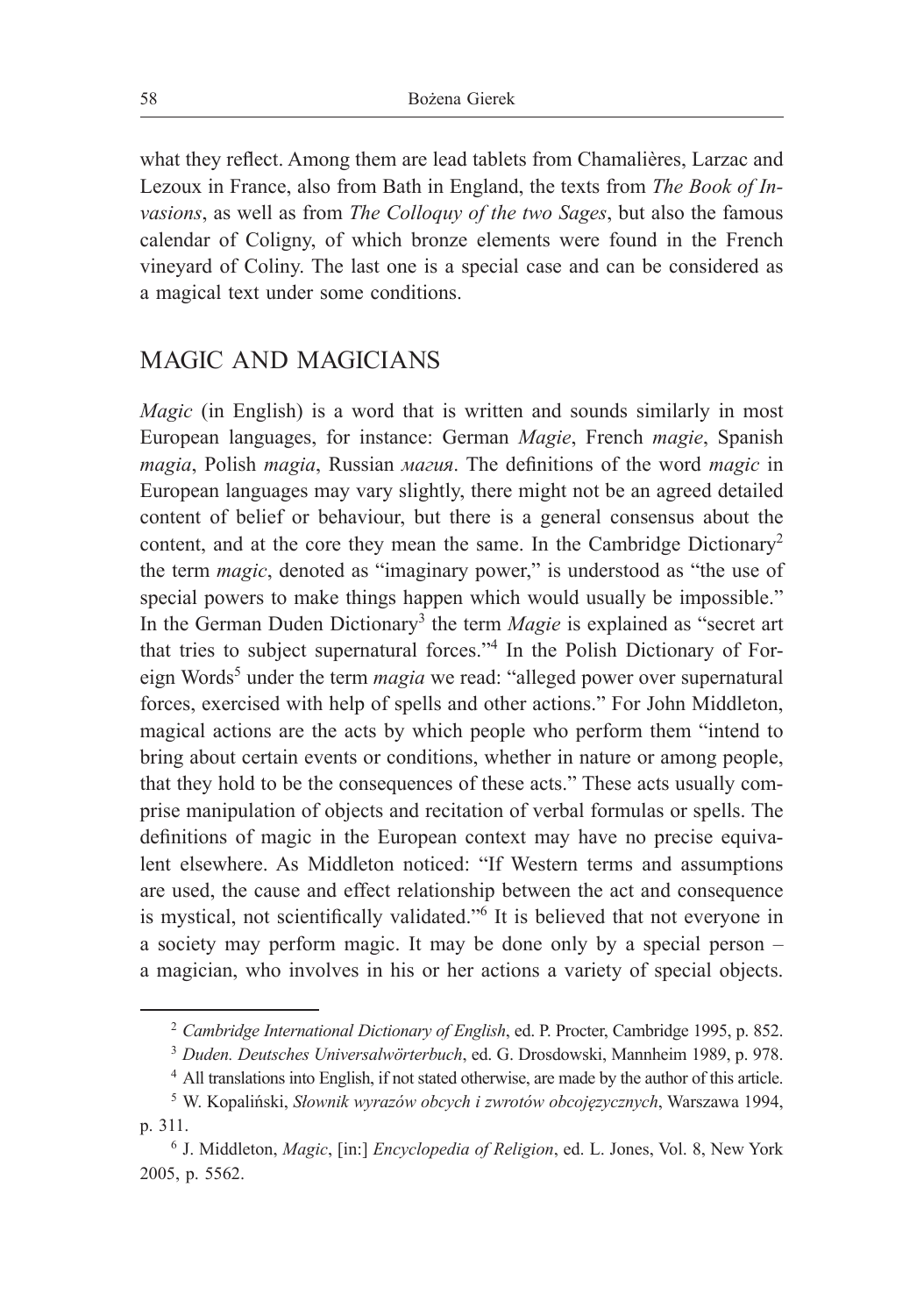These may be bundles, spells, incantations or potions, "which are thought to bring about, in some mysterious way, real changes in a person, object, or event."<sup>7</sup> On the one hand we have magical means that are said to be extranatural or supernatural, and on the other hand  $-$  the objectives of magical intervention which are natural.

Among most of the Celtic tribes, the above mentioned magicians were called Druids, who were also described as "highly-honoured philosophers and theologians" (by Diodorus Siculus, who wrote c. 60‒c. 30 BC). They were compared by ancient writers with the Persian Magi, Babylonian Chaldeans and Indian Gymnosophists and Brahmins. The word *druid* is actually a plural form of *drui* (in Old-Irish *druí*). There are many propositions for the meaning of the name 'druid,' but I am inclined to agree with the one that presents a druid as 'the wisest master of knowledge,' who has mystical power. Optionally it can be understood as a 'very wise,' 'very knowledgeable' person. This meaning comes from *uid* – 'the one who knows,' and *dru*- – an intensifying prefix.<sup>8</sup> There was also another group of practitioners of mystical knowledge, among the Gauls called *vātis/vātes*, and in early Irish literature – *faithi* (later *filid* – sing *fili*). The name was used to denominate a 'prophet.' There was one more learned class in Celtic society, namely *bards* – poets. In Irish literature the names of these three groups are quite often used interchangeably. There are many examples of written evidence produced by ancient writers on druids. They are presented as a learned class that hold the highest position in Celtic society. Although they knew Greek and Latin, they did not write down their knowledge. As Julius Caesar (writing c. 50‒44 BC) communicates in his *De Bello Gallico* (6.14):

[druids] are said to commit to memory a great number of verses. And they remain some 20 years in training. Nor do they judge it to be allowed to entrust these things to writing although in nearly the rest of their affairs, and public and private transactions, Greek letters are used. It seems to me there are two reasons this has been established: neither do they wish the common people to pride themselves in the training not those who learn to rely less on memory and thorough learning through the help of writing. $9$ 

<sup>7</sup> D. R. Hill, *Magic: Magic in Indigenous Societies*, [in:] *Encyclopedia of Religion*, op. cit., p. 5569.

<sup>8</sup> J. Pokorny, *The Origin of Druidism*, "The Celtic Review" 1908, Vol. 5, No. 17, p. 3; D. Ó hÓgáin, *Myth, Legend & Romance; An Encyclopædia of the Irish Folk Tradition*, New York 1991, p. 168.

 $9$  In: *The Celtic Heroic Age*, op. cit., p. 21–22.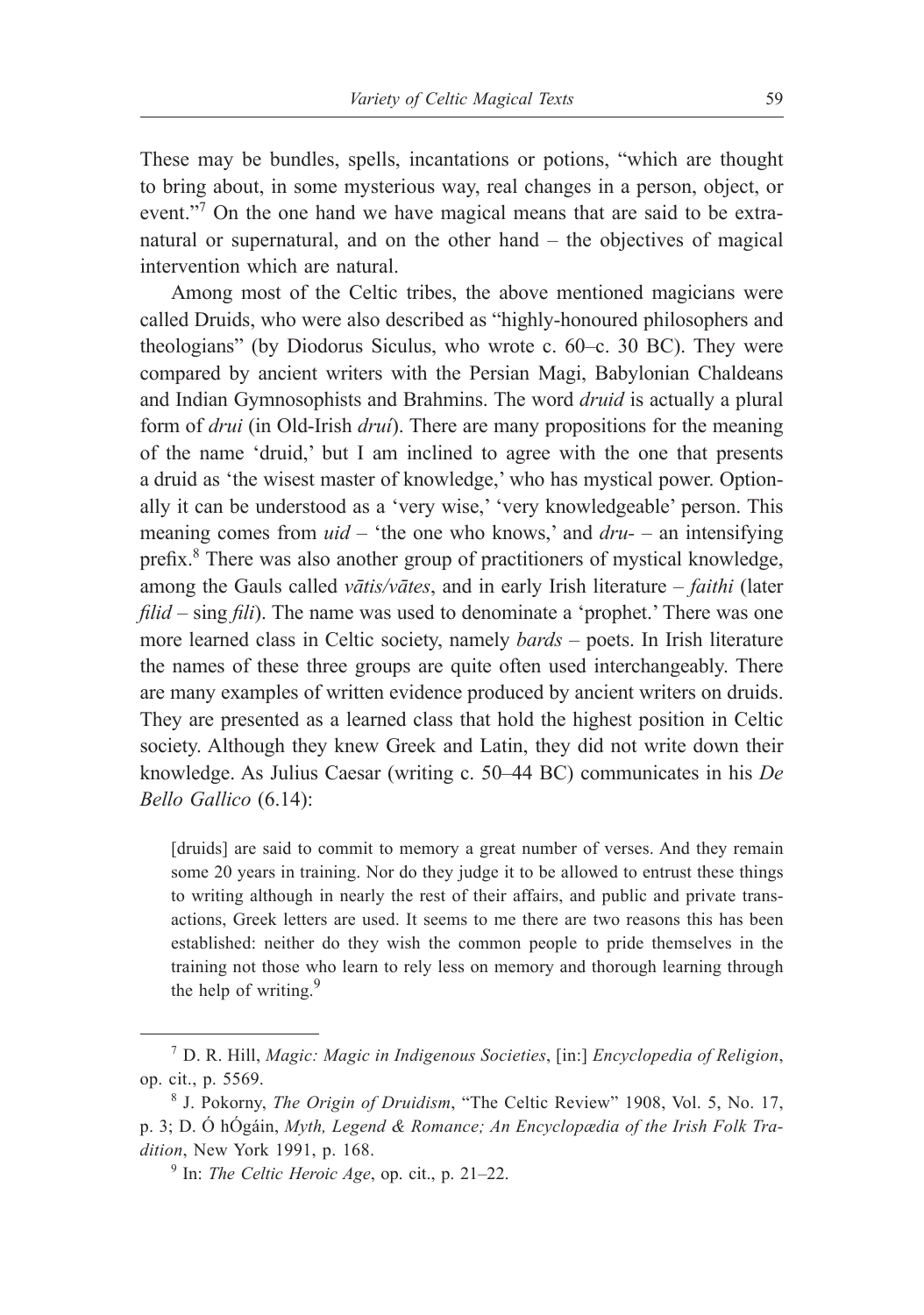Diogenes Laertius (first half of the 3rd century AD) in his *Vitae* (Intro, 1) adds that "druids instruct by means of riddles, urging worship of the gods, abstinence from evil, and the practice of manly virtue."10 The way of teaching in triads, a very common way of druidic teaching, could have been a kind of enchantment. About the direct involvement of druidic magical action wrote Tacitus (c. 55–c. 120 AD) in his *Annals* (14.30) while reporting on the Roman invasion of the druid sanctuary of Monā (present Anglesey, an island off the north-west of Wales): around the wild-haired women in black clothing were "the Druids, lifting their hands upwards towards the sky to make frightening curses<sup>"11</sup>

## *OGHAM* WRITING

Druids were believed to have invented the *ogham* writing, hence the conviction that it must have been used for magical purpose. According to another version, the god Ogma (continental Ogmios) – the god of eloquence, *psychopompos* ‒ was the inventor of this writing. Either of these versions would support the general view, mirrored in literature and folklore, that it was a form of writing with a quasi-magical significance. It is likely, writes Dáithi Ó hÓgáin, that this attitude "prevailed when some member of the learned caste devised this system to first commit words to visual form in Ireland."<sup>12</sup> There are numerous references in the early literature to rhetorics and charms being written in *ogham* on timber, but no such evidence has been found so far. One might wonder, whether it is a pure poetic invention. It could be well true, but it is also possible that once such evidence existed, although it did not survive as timber is not durable material. In one of the legends about the greatest Irish hero Cú Chulainn (*The Boyhood Deeds of Cú Chulainn*) we read about a pillar stone that stood in the centre of a green hill. The stone:

bore graven writing to the effect that any man (if only he were one that carried arms) who should enter on this green, must hold it taboo to him to depart from it without challenging to single combat some of the dwellers in the stronghold. The little boy read the Ogam, threw his arms around the stone to start it and eventually pitched it [...] into the water close at hand.<sup>13</sup>

 $10$  Ibidem, p. 30.

 $11$  Ibidem, p. 34.

 $12$  D. Ó hÓgáin, op. cit., p. 349.

<sup>13</sup> *Ancient Irish Tales*, eds. T. P. Cross, C. H. Slover, New York 1996, p. 147.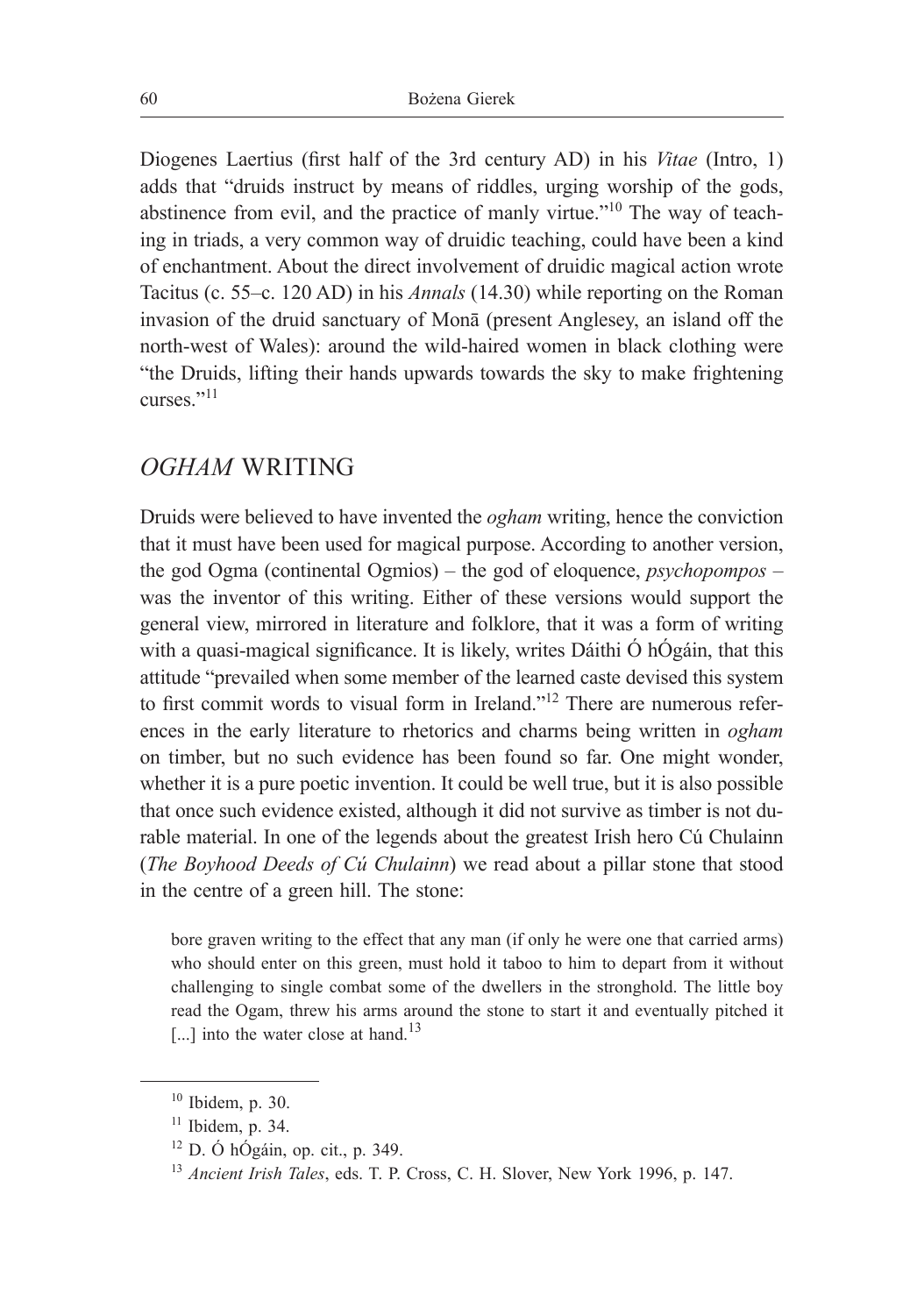Here we have a stone with an *ogham* inscription that served as a border pillar. Bearing *ogham* inscriptions, it sanctified the border and was a guarantee of the sanctity of the land behind the border. The hero not only did not follow the instruction on the stone, but insulted it, which resulted in the fight with the protectors of the land, whose border was violated.

It is interesting to have the reference to the *ogham* inscription in a stone in the above example, as the evidence of *ogham* writing has survived solely in standing stones, which are found in many different parts of Ireland, especially in the south, but also in areas of Irish settlement in Scotland, the Isle of Man, and Wales. However, it would be in vain to look for any kind of magical text among them, as they bear only memorial inscriptions to the dead. The form of Irish used here is sometimes antique. It has to be remembered that Irish literature began in the 6th–7th century, so it was preceded by *ogham*, which is considered to be the earliest form of writing in Irish. Its use dates from the 4th or 5th century AD down to the 8th century. The writing consists of a system of notches and grooves grouped in 20 various combinations. Each combination represents a letter from the Latin alphabet. The notches were cut mostly on the edges of the stones. Ó hÓgáin writes that "[o]gham is in reality a borrowing of the Latin alphabet."<sup>14</sup>

### COLIGNY CALENDAR

Middleton, wrote that "many Western farmers insist on planting crops during a full moon or other point in the calendar, and consider this to be essentially a technical or scientifically effective act,"<sup>15</sup> but other societies or people might consider it as a magical act. The calendar was indispensable for marking great religious festivals, but also for appointing propitious days for any kind of action, whether on a community or individual level. The only people, who had the knowledge, that was needed to construct such a calendar in Celtic society, were druids. This knowledge is attested by Caesar, who noticed (*De Bello Gallico* 6.14) that the druids "debate concerning the heavens and their movement, concerning the size of the universe and the earth, the working of the nature, the strength and power of the immortal gods."16 It is highly probable that Pomponius Mela (wrote c. 69‒c. 140 AD) in his work *De Situ Orbis*  $(3.2.18-19)$  repeated Caesar's words, as we read there that "wise men called

<sup>14</sup> D. Ó hÓgáin, op. cit., p. 349.

 $15$  J. Middleton, op. cit., p. 5562.

<sup>16</sup> In: *The Celtic Heroic Age*, op. cit., p. 22.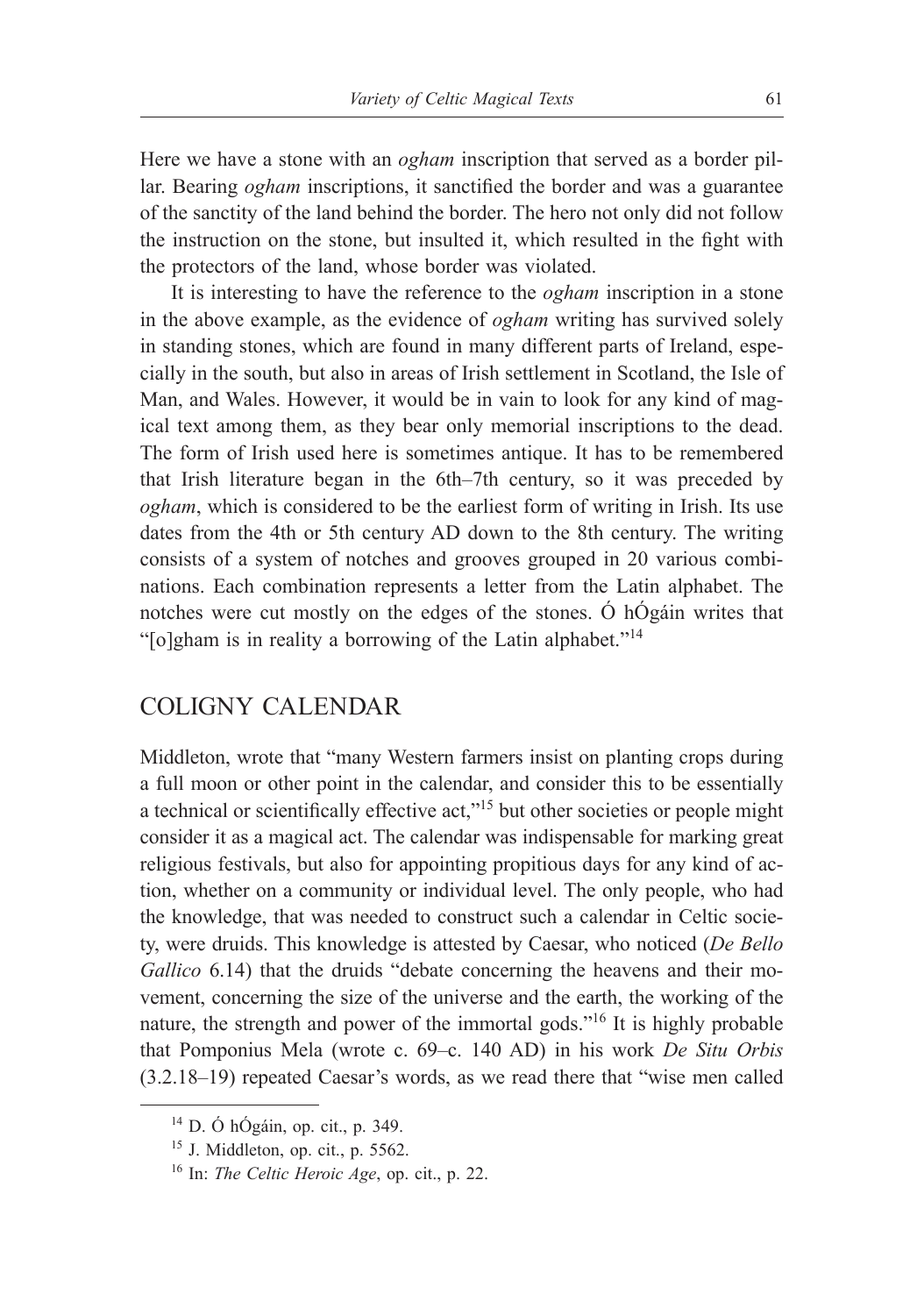Druids [...] claim to know the size of the earth and cosmos, the movements of the heavens and stars, and the will of the gods."17 It has to be reminded that astrology was an integral part of astronomy till the 18th century, when they were separated. Hence the druids having the knowledge of astronomy, also had the knowledge of astrology. They always knew which days in the year were propitious and they were consulted on this matter. A very well known druid in Irish literature is Cathbad. One day when he was teaching his pupils, he was asked by one of them "as to what purpose that day was more especially favourable." The druid "told him that any stripling who on that day should for the first time assume arms and armor, the name of such an one forever would surpass those of all Ireland's youths besides. His life, however, must be fleeting, short."18 Other example of indicating a propitious day comes from the greatest Irish epic *Táin Bó Cuailnge* (*The Cattle Raid of Cooley*), one narrative version of which is believed to have been committed to writing in the 7th century. Here a great army gathered from the four provinces of Ireland, led by the queen of the province of Connacht Medb, was delayed by "their sages and druids [...] for a fortnight waiting for a sign."19 The army was held until the propitious day for starting the battle came. In the story *Immram Curaig Maíle Dúin* (*The Voyage of Mael Dúin's Boat*), which in preserved fragments is dated from the 10th century, although set in Christian times, we find a druid (Nuca), who advised Mael Dúin on which day he should begin to build his boat and then on which day he should set to the sea.<sup>20</sup>

The best preserved example of a Celtic calendar (rather 153 pieces of it) was unearthed in a vineyard in Coligny in France (near Bourg and Lyon) in 1897.21 It is dated to the end of the 2nd century BC, as well as to the 1st century AD, but more probable it is from the 1st century BC. It is a Gaulish calendar engraved in a bronze tablet (148x90 centimetres). It belongs to one of the oldest and longest Celtic texts – 2021 lines. Although written with Latin letters and Latin orthography (with traces of Early Greek orthography) and Roman numbering, it is thoroughly Celtic. Mostly it is comprised of ab-

 $17$  Ibidem, p. 31.

<sup>&</sup>lt;sup>18</sup> *Ancient Irish Tales*, op. cit., p. 142–143.

<sup>19</sup> *The Táin*, trans. T. Kinsella, Oxford 2002, p. 60.

<sup>20</sup> M. Dillon, *Early Irish Literature*, Blackrock 1994, p. 125; A. Rees, B. Rees, *Celtic Heritage*, London 1994, p. 319; *The Voyage of Mael Duin's Boat*, trans. W. Stokes, [online], http://sejh.pagesperso-orange.fr/keltia/immrama/maeldun\_en.html [retrieved: 11.12.2013].

 $21$  Few smaller fragments of a similar calendar were uncovered also in France: some near a sanctuary in Morrans near the lake of Antre in 1807, an others – in 1967 in a nearby sanctuary Villards d'Héria.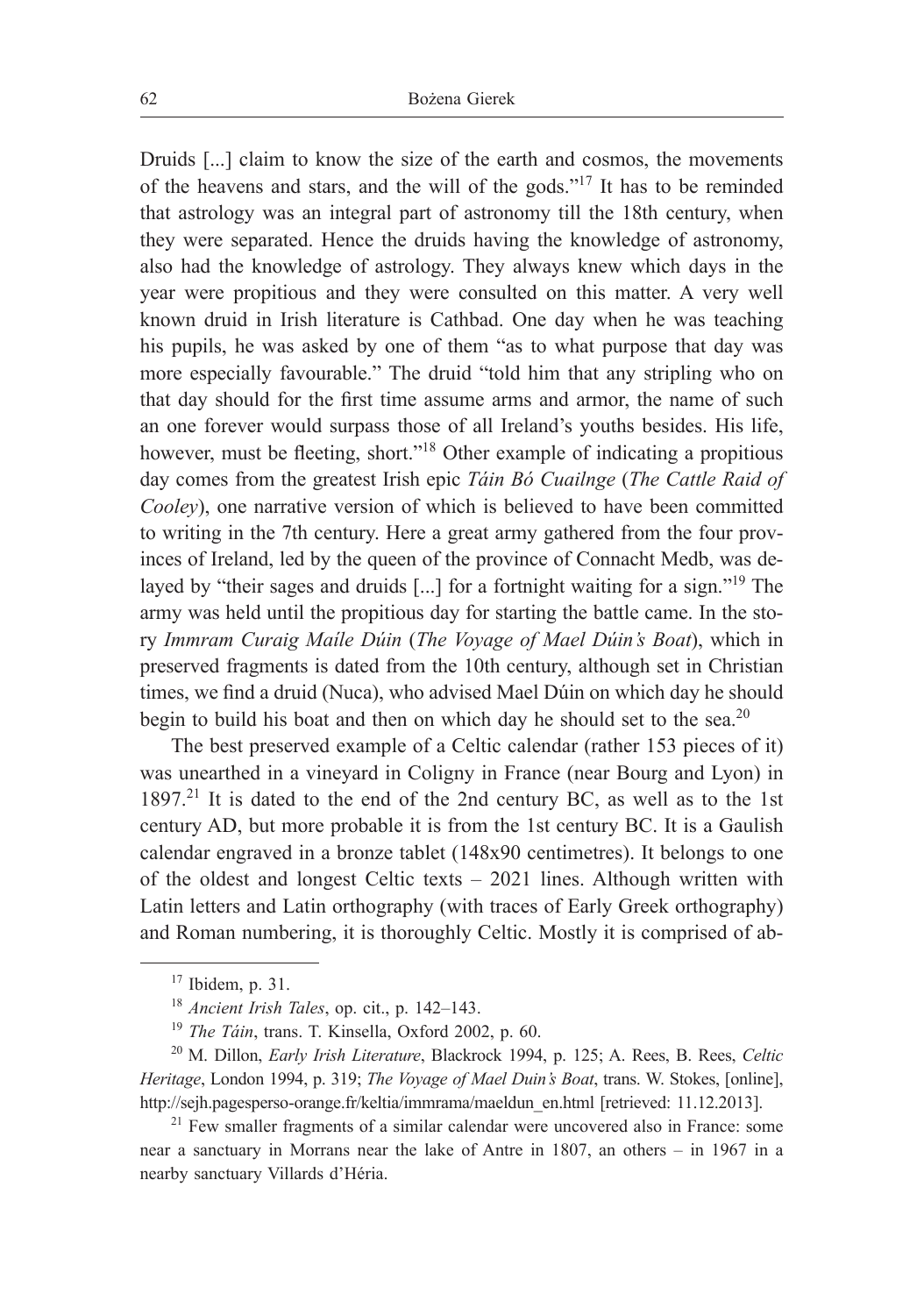breviations. There are about 60 words used in it, some of them are repeated even 100 times. Some 25 words can be deciphered with high probability. Garrett Olmsted<sup>22</sup> is one of the researches who faced the problem of the reconstruction of the Gaulish calendar. He employed here computer simulations and calculations. Eóin Mac Neill<sup>23</sup> is the other researcher who, before Olmstead, tried to solve the riddle of the calendar.

The calendar covers 5 years, which consist of 60 lunar months plus 2 intercalary months (adjustment to the solar cycle) ‒ one placed at the beginning and the other one in the middle of the cycle. The whole cycle is inscribed in 16 columns. The months of the year are of two kinds: six of them had 30 days and are called MAT (*matus*, Ir. *maith*, Welsh *mad* – 'good,' 'bringing happiness and good luck'); the other six had only 29 days and are inscribed ANM (*anmatus*, Welsh *anfad* – 'bad luck,' 'unsuccessfulness,' 'not good'). The MAT months could be regarded as 'full' or 'complete months,' and the ANM months would be 'hollow' or 'incomplete,' thus 'defective months,'<sup>24</sup> what actually means that they are 'good' and 'not good' respectively. There would not be anything special about this calendar, if we looked at it as an effect of scientific observation and measurement of the planets' movement and position, but we have to look closely at marking the months as MAT and ANM. Such a division would mean that in the MAT months all days were good and in the ANM months – bad. We have to assume that there were some rituals that had to be performed in every month. We can also imagine that the rituals had to be carried out on good days; therefore, it was necessary to have good days in the ANM months. To obtain this, the druids had to place some days from good months into bad months. In fact this operation was of a threefold character: the days were shifted during the year-long period immediately following each intercalary month; exchanges took place between adjacent months; simple interchanges took place within the same month.<sup>25</sup> All days were marked, that it was exactly known which day was taken from which month and from which place it came. Because the good days (propitious days) were considered to be magical and the druids shifted them in the calendar in order to ensure a kind of balance of the good and bad days in each month, therefore I would argue for considering the Coligny calendar as a kind of magical text.

<sup>22</sup> G. Olmsted, *The Gaulish Calendar*, Bonn 1992.

<sup>23</sup> See: E. Mac Neill, *On the Notation and Chronography of the Calendar of Coligny*, "Ériu" 1926, Vol. 10, p. 1–67.

 $24$  Cf. A. Rees, B. Rees, op. cit, p. 86.

<sup>25</sup> On more detailed description see: G. Olmsted, op. cit.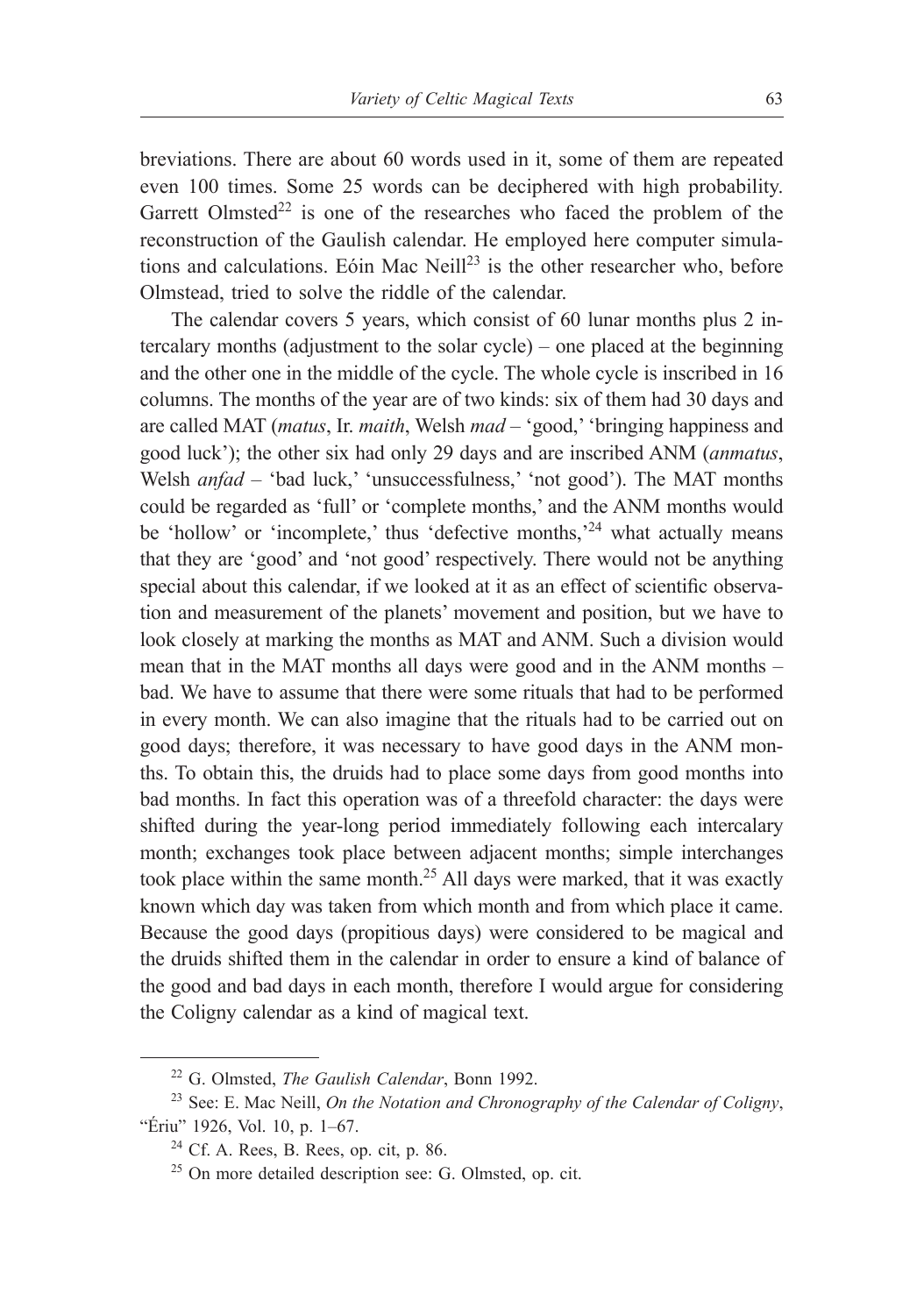## MAGICAL TABLETS

It is hard to say, whether magical tablets with inscribed curses,  $26$  oaths or wishes, widely known in the Greco-Roman tradition, were also known in the Celtic tradition before these two came in contact, although it is not impossible. Very popular sites for the ritual deposition of such tablets were sacred springs, which had their protectors (*genii loci*), and these were very common in the Celtic world. Most of the discovered tablets are written in Greek, others in Latin, however, there are also some texts written in a Celtic language. One such inscription was discovered in a lead tablet, dated to circa 50 AD, placed in a sacred spring along with a great quantity of other ritual depositions, including about 5000 carved wooden figures and figurines, in Chamalières (near Clermont-Ferrand, France). The offerings are interpreted as a deposition for underworld gods. The tablet was of 6x4 centimetres, weighing around 30 grams. It probably had a kind of handle at the side. There was a text inscribed in a Roman cursive script that consisted of 336 letters. It is the second longest text in the Gaulish language. The text is interpreted as having been "written on behalf of a group of men seeking beneficial action from the gods" – either victory in battle or healing of medical ailments.<sup>27</sup> A magical act interpreted as a curse has also been suggested. Joseph F. Eska presumes that the text was a part of a ritual connected with an initiation oath. The tablet itself could have been used as a kind of a pendant. The text begins with an invocation to a divine Arvernian Maponos, then there is a request for the divine presence, and further there are listed persons belonging to the "initiated." It is probable that the ceremony started with reading the text, followed by the proper ritual, and finally the candidate, who was in the initiation process, called upon the god before taking the oath. Eska believes that the tablet cannot be linked to the healing spell as the wish itself is missing, whereas being initiated means being healed, hence taking the oath near sacred water. $28$ Koch gives the following tentative translation of the text from the tablet of Chamalières:

<sup>26</sup> A curse tablet is commonly known as a *defixio*, from the Latin verb *defigere*, which means "to fasten" and "to curse."

<sup>27</sup> *The Celtic Heroic Age*, op. cit., p. 1.

<sup>28</sup> Basing on Eska's paper (*A Gaulish ritual text*) held at the XI International Congress of Celtic Studies in Cork (Ireland) in 25‒30.07.1999.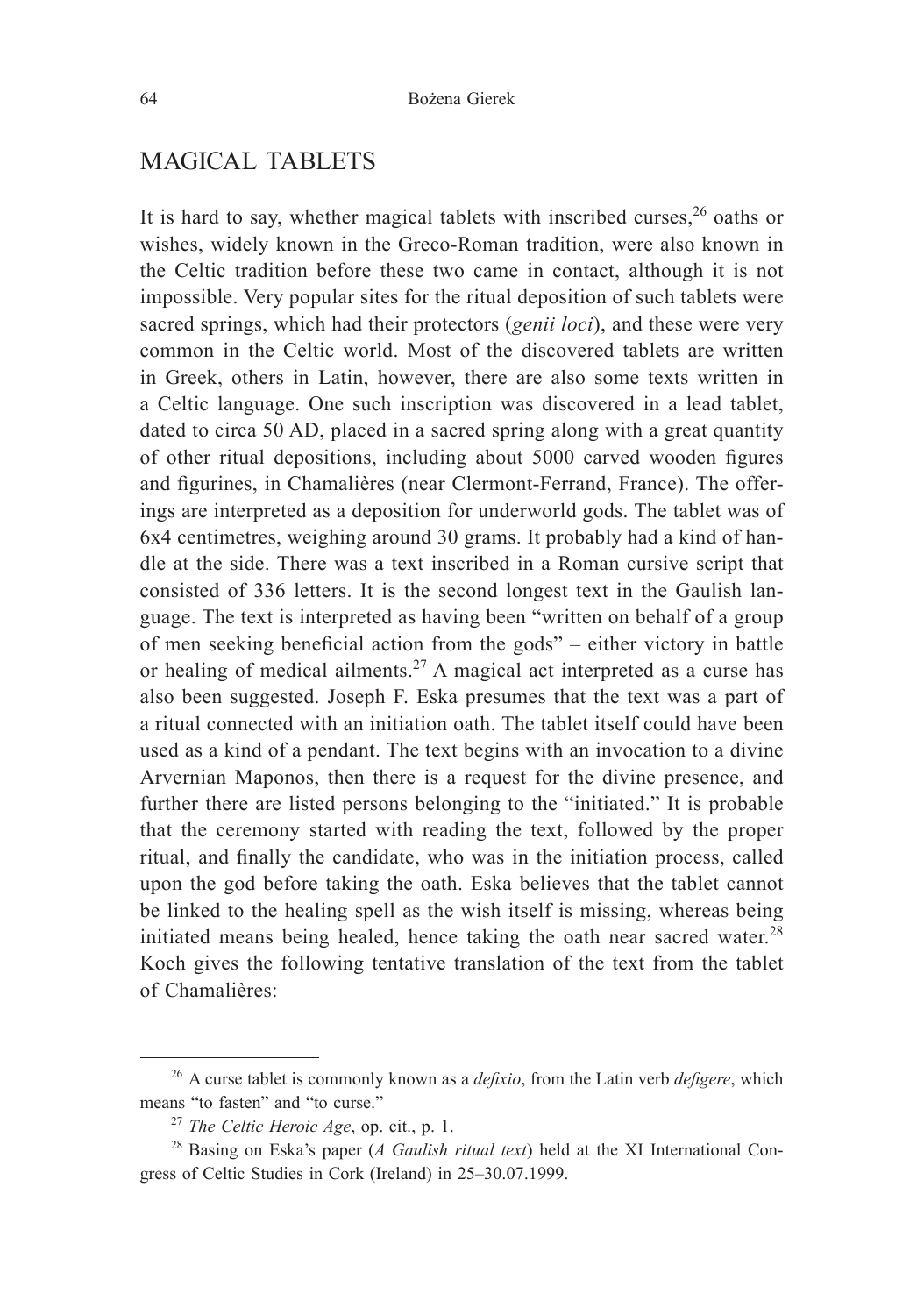#### ['The prayer']

I beseech the very divine, the divine Maponos<sup>29</sup> Avernatis by means of the magic tablet: quicken (?) us, i.e. those (named below) by the magic of the underworld spirits [or infernal beings] (?):

#### ['The list']

C. Lucios, Floros Nigrinos the invoker, Aemilios Paterinos, Claudios Legitumos, Caelios Pelignos, Claudios Pelignos, Marcios Victorinos, Asiaticos son of Aθθedillos.

['The oath']

And it is the destiny of the Victor to which they shall be destined (*or* and it is the oath of the Strong One that they shall swear); the centre – when he sows it – (it) shall be whole; (and) I right the wrong (:) blindly (;) thus (?) by means of this tablet (of incantation ?) I shall see what shall be. By Lugus I prepare them; by Lugus I prepare them; by Lugus I prepare them, by Lugus. $30$ 

Another magical lead tablet was discovered in a woman's grave, dated to circa 90 AD, in a Gaul-Roman cemetery in Larzac (near La Graufesenque, France). It is the longest Gaulish text, also written in a Roman cursive script. The text consist of about 1000 letters and over 160 words. The tablet was used as an urn lid. There are hypotheses that the text is a curse, although because of insufficient knowledge of the Gaulish language and many vague issues this is disputable. Koch believes that this inscription can be linked with the activities of a coven of sorceresses. He gives the following tentative translation of one of a total of four panels of the tablet:

Herein $-$ 

‒ a magical incantation of women,

‒ their special infernal names,

‒ the magical incantation of a seeress who fashions this prophecy.

The goddess Adsagsona maintains Severa daughter of Tertiu in two cult offices, (as) their scribe (?) and offering maker.

Below, where they shall be impressed, the prophetic curse of these names of their is a magical incantation of a group of practitioners of underworld magic: Banona daughter of Flatucia, Paulla wife of Potitos, Aiia daughter of Adiega, Pototios father of Paulla, Severa daughter of valens [and] wife of Paullos (?), Adiega mother of Aiia, Potita wife of Primos daughter of Abesa.<sup>31</sup>

<sup>&</sup>lt;sup>29</sup> The gods Maponos ("Great Youth," "Divine Youth/Son") and Lugus (Latin lux means *light*, and Celtic *lugio* means *an oth*) correspond to the Welsh Mabon and Irish Lug, Welsh Lleu ("Bright One") respectively.

<sup>30</sup> *The Celtic Heroic Age*, op. cit., p. 2‒3.

 $31$  Ibidem, p. 1, 4.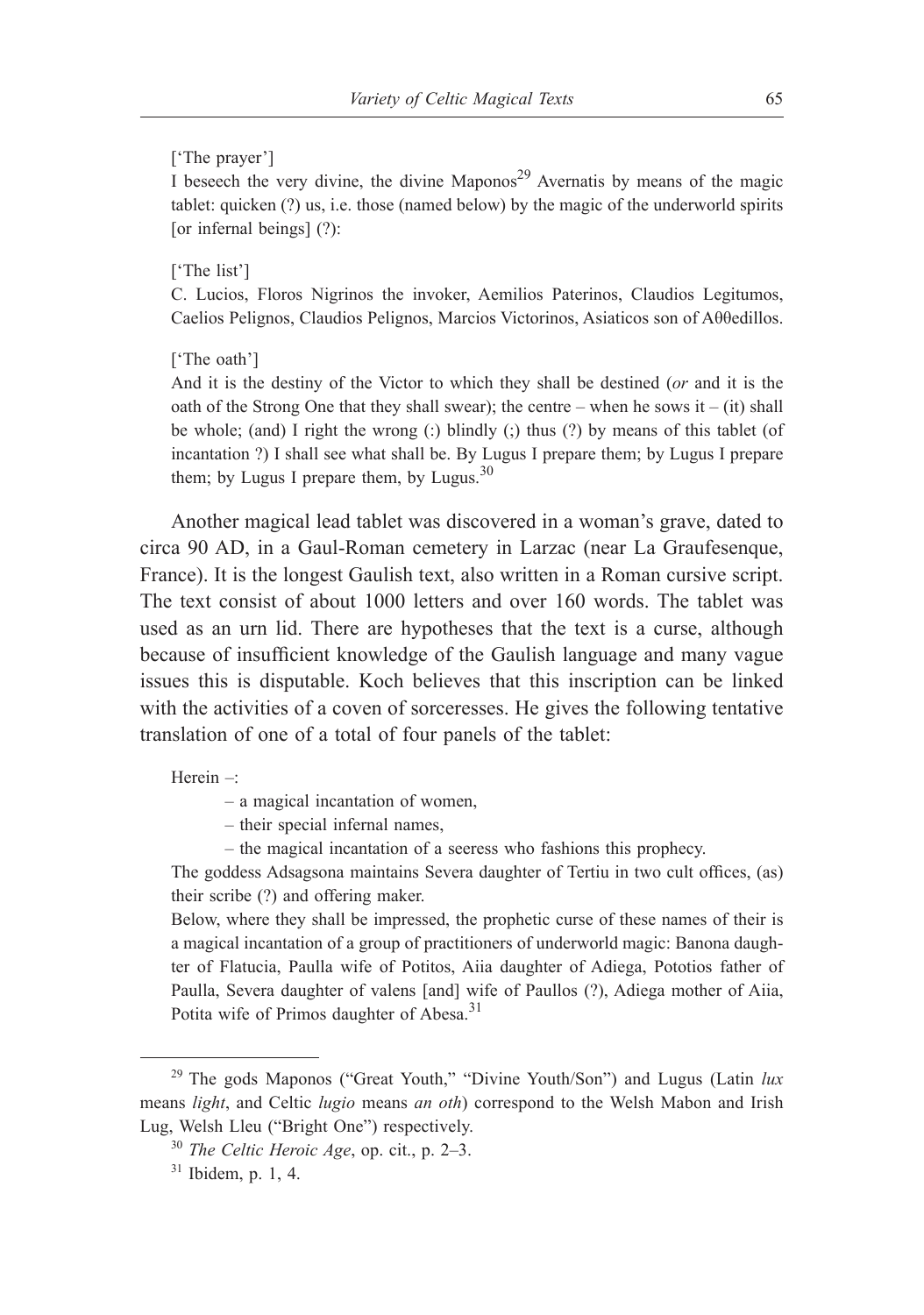A controversial Gaulish find – a lead lamella – dated to the 1st or 2nd century AD, was discovered in a cremation grave in Lezoux (southern France). The thin sheet of lead, 4x2 centimetres, with an about 20-word inscription was wrapped around a coin. The inscription is interpreted as a sort of protective or binding spell. As the sheet is perforated at two points, it is assumed that, together with the coin, it could have been worn as a pendant (an amulet), similarly like that one from Chamalières. Bernard Mees gives the following tentative translation of the inscription, which is described as a "prayer for justice":

Lutura has dedicated to the Secoli whoever may have stolen *trientes*. Whether by a free man, or by a lave. [he is given] to the Secoli. May he thus be accursed. May you revenge me. May I bind this: his  $affixing - the one (that)$ I give. [the one who] took this property.<sup>32</sup>

Such "prayers for justice" as the one above, in which a person, who was robbed of personal belongings, transfers the possession of these belongings to a god or goddess and appeals for revenge, are known from Bath in England. Here in the sacred spring of Celtic goddess Sulis,  $33$  whom Romans added (circa 44 AD) the name of Minerva, were found along with other votive offerings 130 curse tablets, some fragmentary. They are roughly dated to the 2nd–4th century AD. The inscriptions in the tablets refer usually to theft of small amounts of money or clothing that was stolen from their owners when they were taking a bath in the spring waters. The deity is requested to punish the perpetrator "by the denial of sleep, by causing normal bodily function to cease, or even by death.<sup>34</sup> J. N. Adams proposing some new in-

<sup>32</sup> B. Mees, *A Gaulish Prayer for Vengeance on a Lamella from Lezoux*, "Celtica" 2010, Vol. 26, p. 60.

<sup>33</sup> Her name means "opening," "chink" or "eye."

<sup>34</sup> *A Corpus of Writing-Tablets from Roman Britain*, 2000, [online], www.csad.ox.ac. uk/rib/ribiv/jp4.htm [retrieved: 27.08.2013].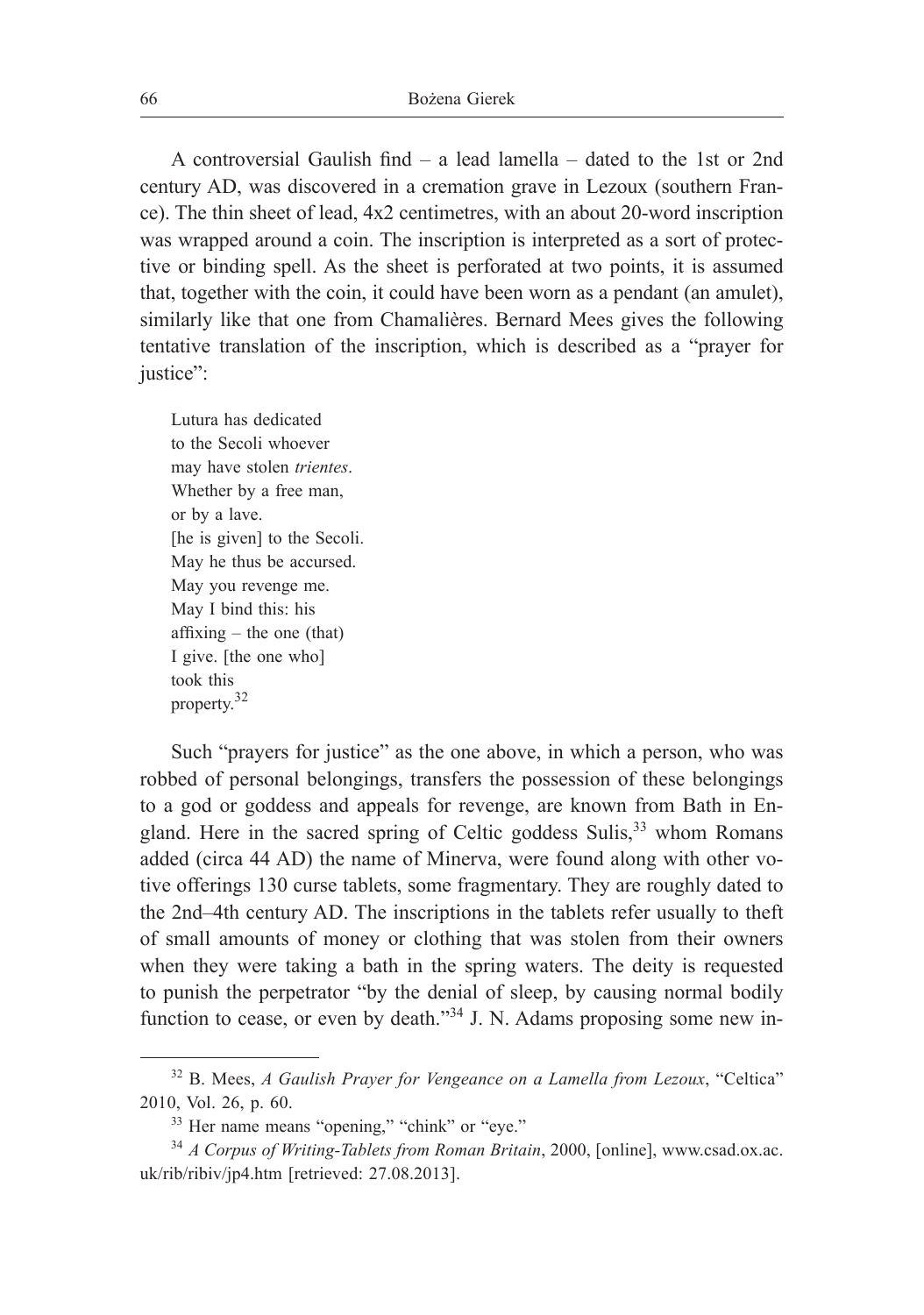terpretations to the Bath curse tablets suggests that not only the perpetrator was to be punished, but also he who "was implicated/a witness is done for." In this case the culprit should be "accursed in blood and eyes and all his limbs, or even with all his intestines eaten away."<sup>35</sup> This could be suspended only when the property was returned to the owner or disposed to the deity. Here are some examples of the Bath inscriptions:<sup>36</sup>

May he who has stolen Vilbia become as liquid as water... who has stolen it (or her) Velvinna [... – here comes a list of women's names].

Docilianus [son] of Brucertus to the most holy goddess Sulis. I curse him who has stolen my hooded cloak, whether man or women, whether slave or free, that ... the goddess Sulis inflict death upon ... and not allow him sleep or children now and in the future, until he has brought my hooded cloak to the temple of her divinity.

To Minerva the goddess Sulis I have given the thief who has stolen my hooded cloak, whether slave or free, whether woman or man. He is not to buy back this gift unless with his own blood.

I curse (him) who has stolen, who has robbed Deomiorix from his house. Whoever (stole his) property, the god is to find him. Let him buy it back with his own life. $37$ 

## MAGICAL TEXTS IN IRISH LITERATURE

There are numerous examples of magical texts incorporated in Irish literature. Because of the limited space in this article, I chose just a few, but ones which I think are remarkable. The first three come from *Lebor Gabála Érenn* (*The Book of Invasion*), the earliest Irish "history" of Ireland (alleged history of the land), compiled in the 11th century. The book is an attempt to combine indigenous mythology with Jewish and Christian Biblical tradition, as well as with medieval legends. The chronology of the text is modelled on Bible. The stories in *Lebor Gabála Érenn*, as we know them, now belong rather to pseudo- -history than to mythology. They describe the first settlers of Ireland. The

<sup>35</sup> J. N. Adams, *British Latin: The Text, Interpretation and Language of the Bath Curse Tablets*, "Britannia" 1992, Vol. 23, p. 9.

<sup>&</sup>lt;sup>36</sup> For more detailed descriptions and more examples of tablets from Roman Britain see: F. O. Grew, M. W. C. Hassall, R. S. O. Tomlin, *Roman Britain in 1980*, "Britannia" 1981, Vol. 12, p. 313‒396.

<sup>&</sup>lt;sup>37</sup> *Curse tablets in the Roman Baths*, [online], www.romanbaths.co.uk [retrieved: 25.08.2013].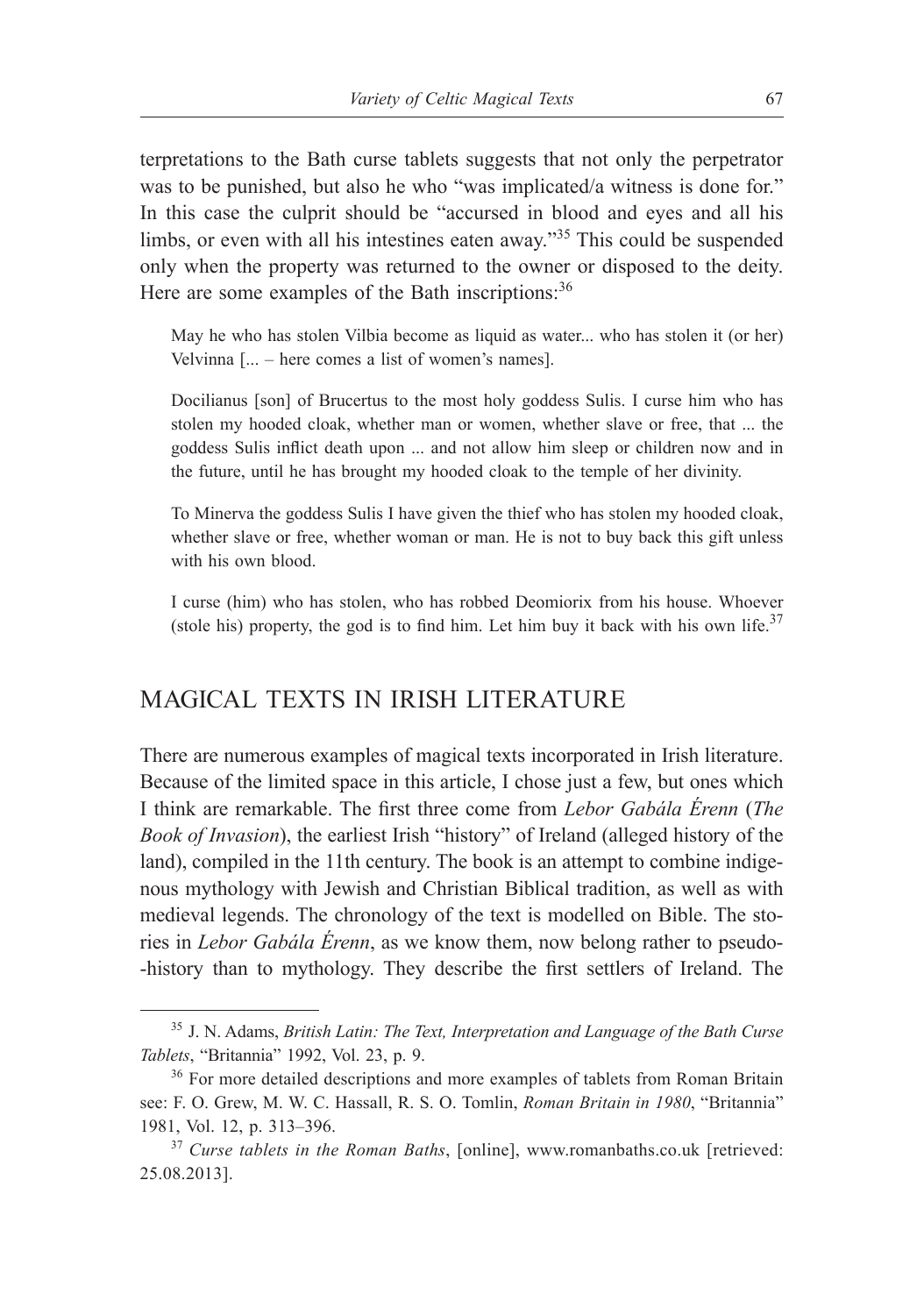last group of immigrants were the sons of Mil, who had to face the Tuatha Dé Danann living already in Ireland. The latter ones wanted to trick the sons of Mil, so they asked them to leave the land for nine days and go to the sea over nine waves. When the sons of Mil were on the sea, the druids of the Tuatha Dé Danann cast druidic winds over the sea causing a great storm. Amergin, a poet (druid), one of the leaders of the sons of Mil, calmed the wind with the following chant:

I invoke the land of Ireland. Much-coursed be the fertile sea, Fertile be the fruit-strewn mountain, Fruit-strewn be the showery wood, Showery be the river of water-falls, Of water-falls be the lake of deep pools, Deep-pooled be the hill-top well, A well of tribes be the assembly, An assembly of the kings be Tara, Tara be the hill of the tribes, The tribes of the sons of Mil, Of Mil of the ships, the barks, Let the lofty bark be Ireland, Lofty Ireland, darkly sung, An incantation of great cunning; The great cunning of the wives of Bres, The wives of Bres of Buaigne; The great lady Ireland, Eremon hath conquered her. I invoke the land of Ireland  $38$ 

Then, on putting his right foot on the land of Ireland Amergin spoke the famous rhapsod $v^{39}$ :

I am a wind on the sea, I am a wave of the ocean, I am the roar of the sea, I am a powerful ox, I am a hawk on a cliff, I am a dewdrop in the sunshine,

<sup>38</sup> *Ancient Irish Tales*, op. cit., s. 19.

<sup>39</sup> A very close parallel to it we find in an early Welsh poem, called *The Battle of the Tree*, attributed to the famous bard Taliesin. Other parallel is contained in the Irish *Book of Ballymote*.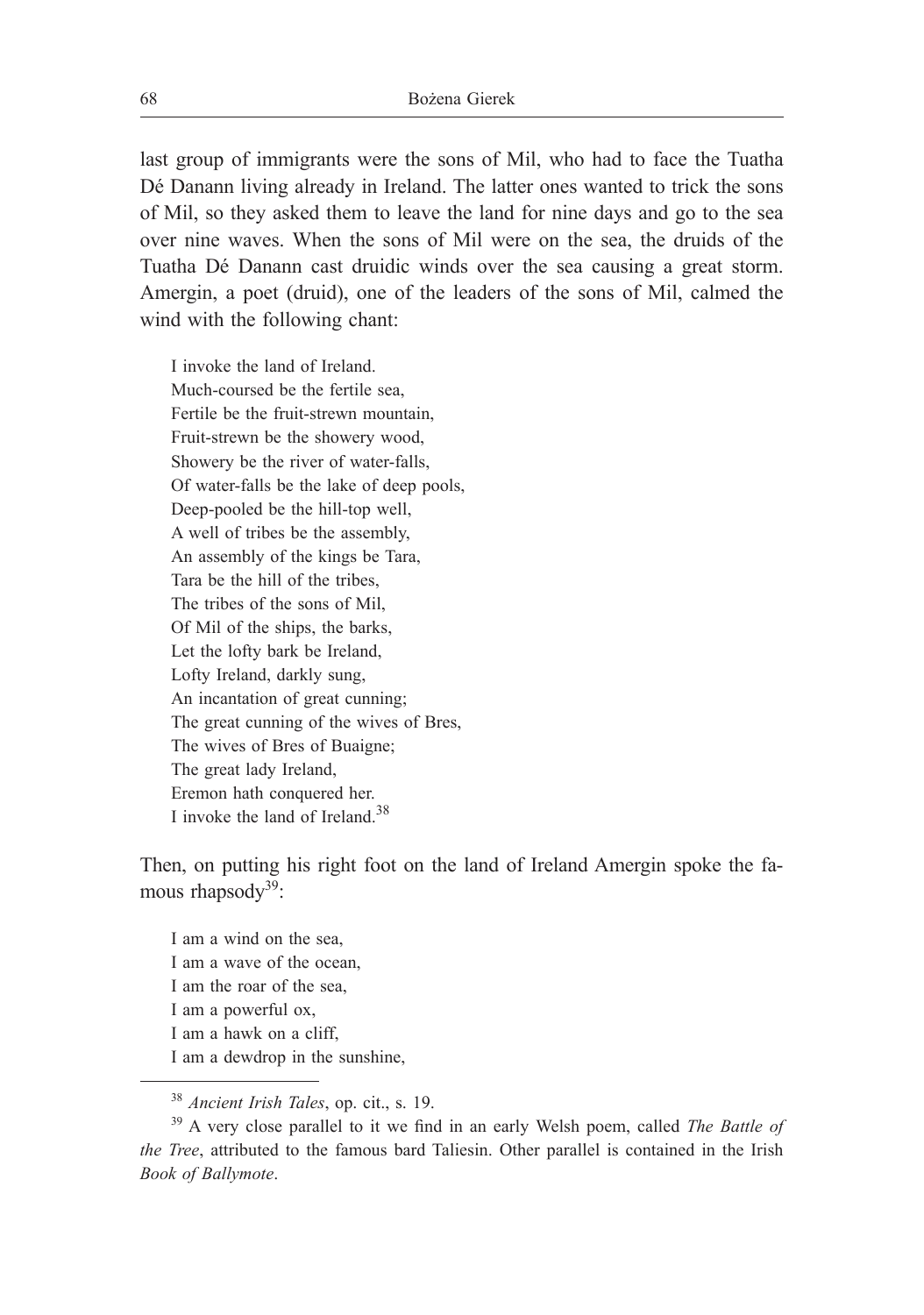I am a boar for valor, I am a salmon in pools, I am a lake in a plain, I am the strength of art, I am a spear with spoils that wages battle, I am a man that shapes fire for a head [...].<sup>40</sup>

that is full of magic – creation powers that are bound up in Amairgen, which enabled him to penetrate the objects and creatures of the world.41 According to the brothers Rees, Amairgen embodies "the primeval unity of all things" and as such "he has the power to bring a new world into being, and his poems are in the nature of creation incantations,"42 as the one that was to increase fish in the creeks:

Fishful sea – Fertile land – Burst of fish – Fish under wave – With courses of birds – Rough sea – A white wall – With hundreds of salmon – Broad whale – A port song – A burst fish  $43$ 

The next two examples of magical texts come from the legend *Cath Maige Tuired* (*The Second Battle of Mag Tured*), which was written down in the 8th century. The first one is the curse that Cairbre, a poet of the Tuatha Dé Dannan, who chanted it after being treated badly by the king Bres:

Without food quickly on a dish: Without a cow's milk whereon a calf grows: Without a man's abode in the gloom of night: Without paying a company of story-tellers, let that be Bres's condition. Let there be no increase in Bres.<sup>44</sup>

<sup>40</sup> *Ancient Irish Tales*, op. cit., p. 21.

<sup>41</sup> J. Streit, *Sonne und Kreuz*, Stuttgart 2001, p. 70.

 $42$  A. Rees, B. Rees, op. cit., p. 99.

<sup>43</sup> *Ancient Irish Tales*, op. cit., p. 22.

 $44$  Ibidem, p. 33.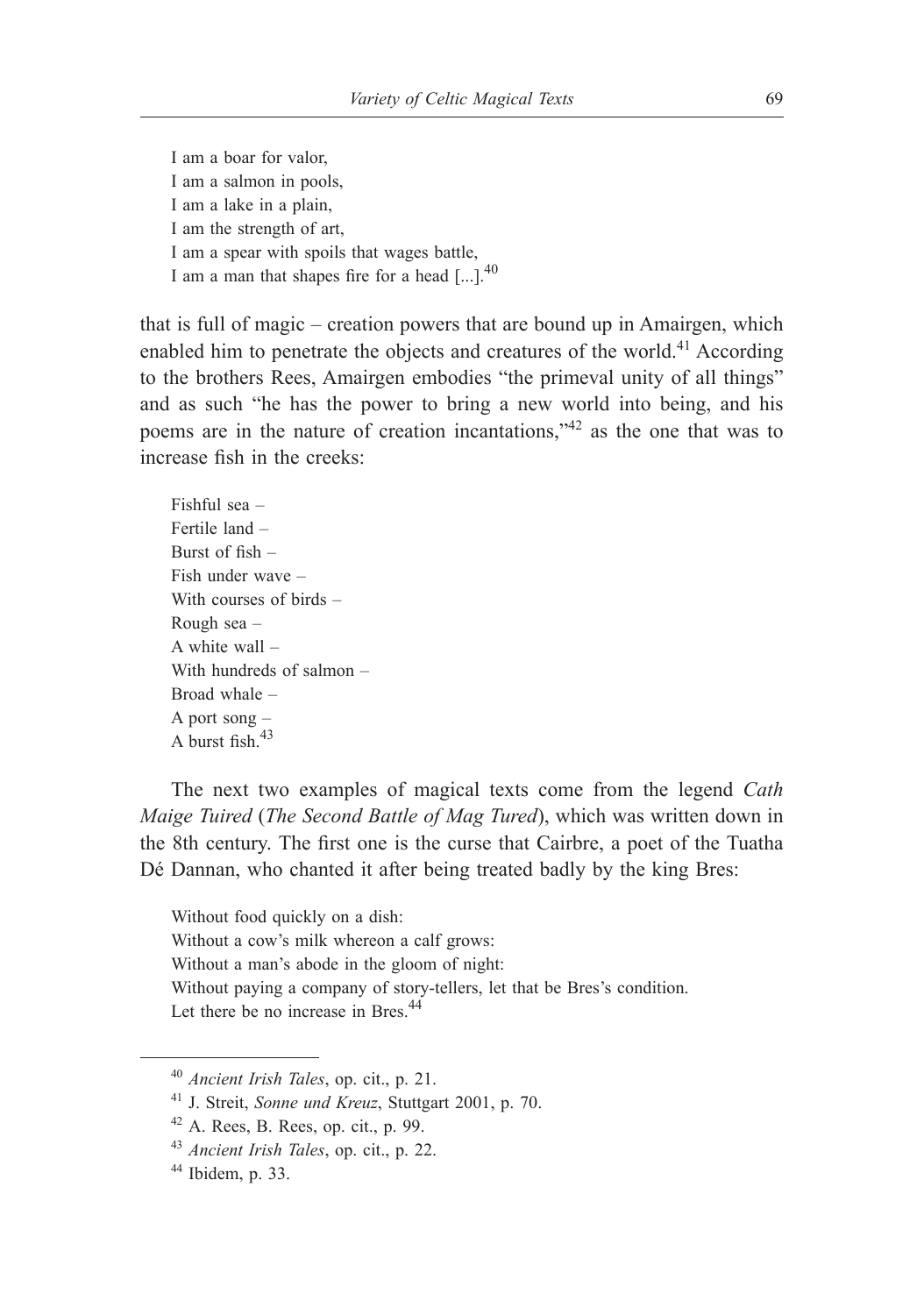From this very moment, when the curse was uttered, Bres was doomed and was soon dethroned. The curse is considered to be the first satire that was ever composed in Ireland. The same Cairbre, before the battle of the Tuatha Dé Dannan with the Fomorians, promised to help his own tribe in the following way: "I will make a satire on them. And I will satirize them and shame them, so that through the spell of my art they will not resist warriors."<sup>45</sup> We have many examples of efficacy of satires – from spoiling someone's beauty, through bringing on someone illness, to death.

The last examples of magical texts are taken from *Immacallam in dá Thuarad* (or *Thuar*), commonly called *The Colloquy* (or *Dialogue*) *of the two Sages*. The language suggests that it was written in the 10th century. These two sages were Ferchertne and Néde. When Adnae, the chief-poet<sup>46</sup> of the province of Ulster, died, his official robe was conferred on Ferchertne, a famous elderly bard. Adnae's young son, Néde (called the son of Dán – 'Poetry'), was in Scotland at that time studying the craft of poetry. He heard a sound in the wave that was a kind of "a chant of wailing and sadness." After casting a spell upon the wave, the reason for that sadness was revealed to him. He decided to go to Emain Macha, the seat of Ulster kings, to claim the robe and with it the honour of the chief-poet. Because Néde was told that Ferchertne was dead, he put the poet's robe around him and sat down in the poet's chair. Ferchertne, then, was told that his place  $-$  the ollaveship  $$ had been taken by a young honourable man. Ferchertne came back to Emain Macha and confronting Néde began the colloquy with the question: "Who is this poet, a poet round whom lies the robe with its splendour, who would display himself after chanting poetry?"<sup>47</sup> After receiving the answer, he continued with the next question: "Whence hast thou come?", to which Néde replied:

Not hard (to say): from the heel of a sage, from a confluence of wisdom, from perfections of goodness, from brightness of sunrise, from the hazels of poetic art, from circuits of splendour, out of which they measure truth according to excellences, in which righteousness is taught,

 $45$  Ibidem, p. 41.

<sup>46</sup> Called *ollave* (master) in science and poetry.

<sup>47</sup> W. Stokes, *The Colloquy of the two Sages*, "Revue Celtique" 1905, Vol. 26, p. 15.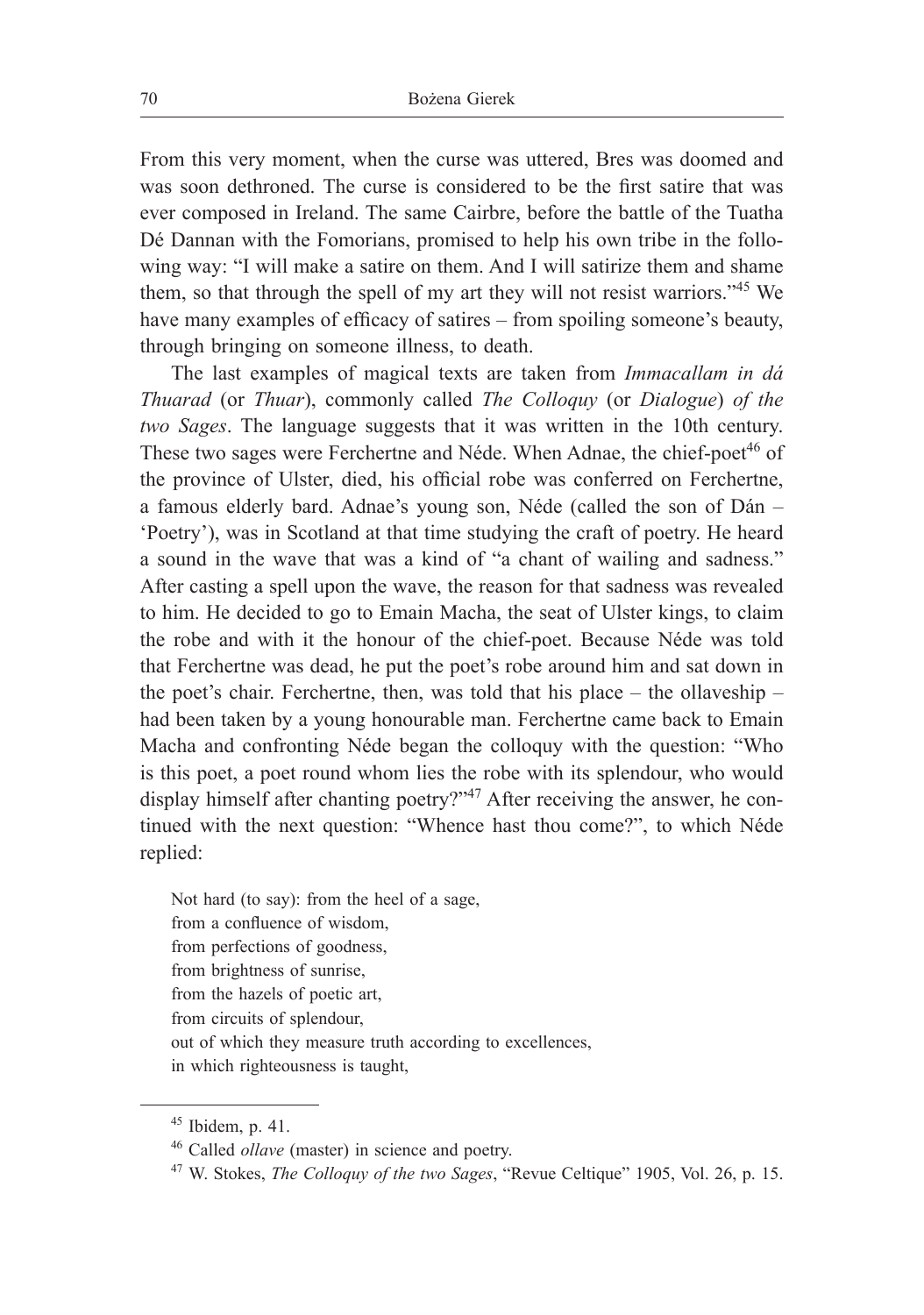in which falsehood sets, in which colours are seen, in which poems are freshened.<sup>48</sup>

The same question was answered by Ferchertne, which is followed by a series of reciprocal questions and answers. One of the last questions: "Whom art thou son?", Néde answered as follows:

I am son of Poetry, Poetry son of Scrutiny, Scrutiny son of Meditation, Meditation son of Lore, Lore son of Enquiry, Enquiry son of Investigation, Investigation son of Great-Knowledge, Great-Knowledge son of Great-Sense, Great-Sense son of Understanding, Understanding son of Wisdom, Wisdom, son of the three gods of Poetry.<sup>49</sup>

Much in the same manner the answer was given by Ferchertne:

I am son of the man who has been and was not born: he has been buried in his mother's womb: he has been baptized after death: his first presence, death, betrothed him: the first utterance of every living one: the cry of every dead one: lofty A is his name. $50$ 

As can be seen above the answers are given in a form of evasive riddling – the form that was practiced by the druids, as noticed by Diogenes Laertius, quoted earlier. The colloquy is also in the form of a string of lines, like Scandinavian kennings – a king of metaphors, usually built up of nouns. There is a series of metaphors involved, characteristic for an Irish poet's life in the early Middle-Ages. The influence of Christianity can be seen in conflation of motifs from the new religion, especially in the last excerpt. The whole colloquy is led in the secret poetic language, therefore the meaning of

 $48$  Ibidem, p. 17–19.

 $49$  Ibidem, p. 31.

<sup>50</sup> Ibidem, p. 33.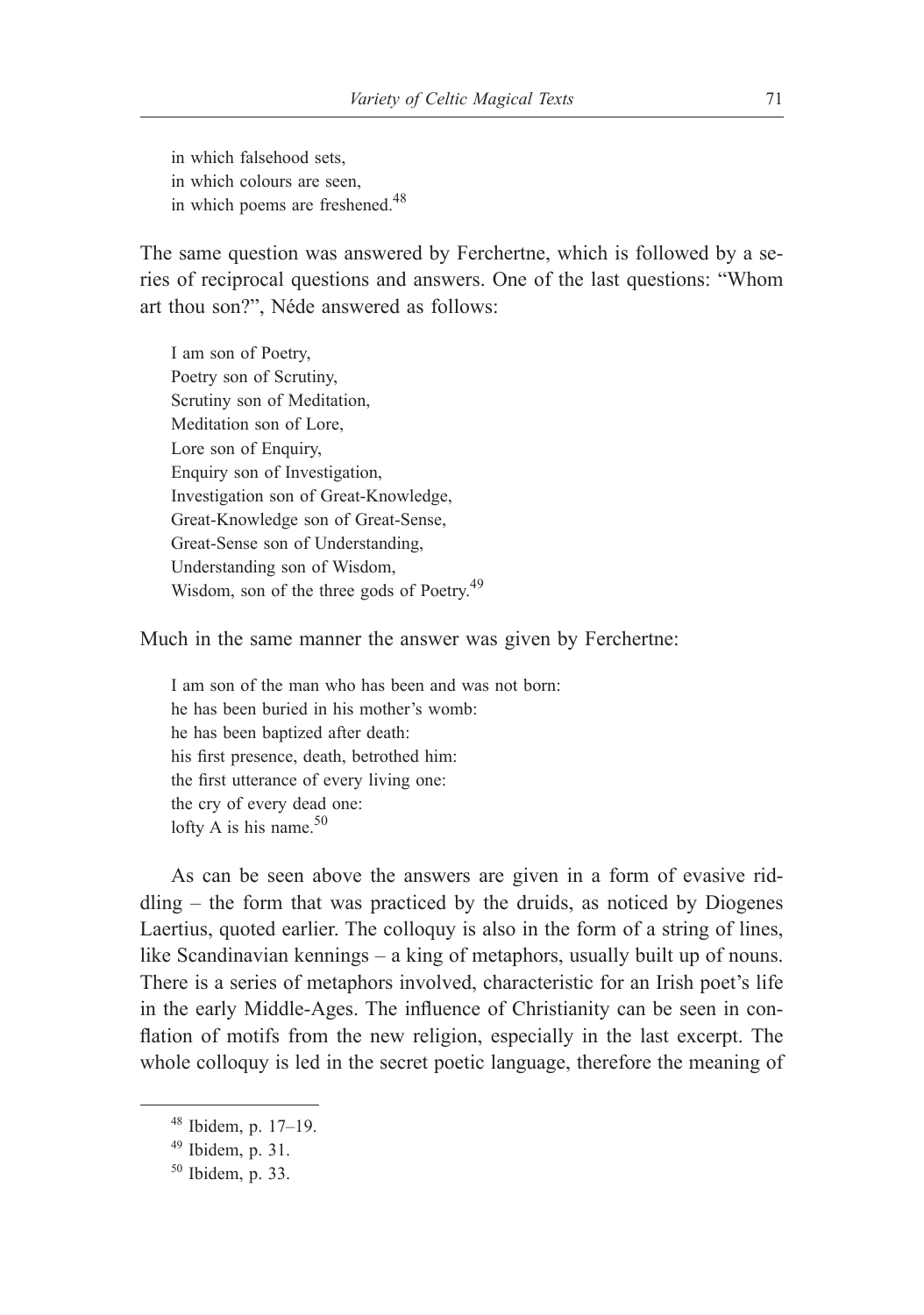the answers can often be guessed.<sup>51</sup> The similar conversation, in which the words are "disguised," that nobody except the persons engaged in it could understand it, was led by the hero Cú Chulainn with Emer, while he was wooing her. The secret poetic language was acquired by adepts along with other skills, e.g. in grammar, philosophy and divination, in special schools.<sup>52</sup>

#### **CONCLUSIONS**

The variety of Celtic magical texts presented above proves richness and complexity of Celtic culture. On the Continent and in parts of Britain, strongly influenced by the Romans, it is displayed mostly in archaeological evidence, hence the examples of the magical texts brought in the article are inscribed in lead or bronze tablets. As I pointed out earlier, we cannot be sure whether the custom of offering the tablets found in the sacred springs or in the precinct of the cemeteries was known to Celtic people before they came in contact with the Greek-Roman world, especially that while talking about the Celts we have to consider the various tribes whose customs might have varied even more that we could think. The tablets with inscribed curses were very functional, very down-to-earth, reflecting the mundane problems and needs of ordinary people. The same can be said about the inscriptions containing requests for victory in battle or healing of ailments, even a protective or a binding spell is of the same category, whereas an initiation oath and the inscription linked with the activities of a coven of sorceresses can be classified as a higher level of magic, comparing to those of mundane character.

The Coligny calendar is an exceptional example of a magical text, as I have tried to explain. If the calendar was a simple reflection of pure scientific measures of the positions of planets, it would not be the case here, but, I would like to stress it again, that the shifting days, and the magical forces bound to them, in order to secure propitious days in the desired time in the months, can be classified as a manipulation of objects by which it was intended to bring about certain magical conditions favourable for people, as well as for nature.

Insular Irish Celtic culture flourished in indigenous literature, and although the texts of the earliest sagas are not earlier than the 8th century, and the survived manuscripts which contain them are much later, "they have evidently a long oral tradition behind them," reflecting a pre-Christian so-

 $51$  More on the work itself see: ibidem, p. 4–7.

<sup>&</sup>lt;sup>52</sup> More see: S. Czarnowski, *Dzieła*, t. 4, Warszawa 1956, p. 205–206; Ch.-J. Guyonvarc'h, F. le Roux, *Die Druiden*, Engerda 1998, p. 66‒69.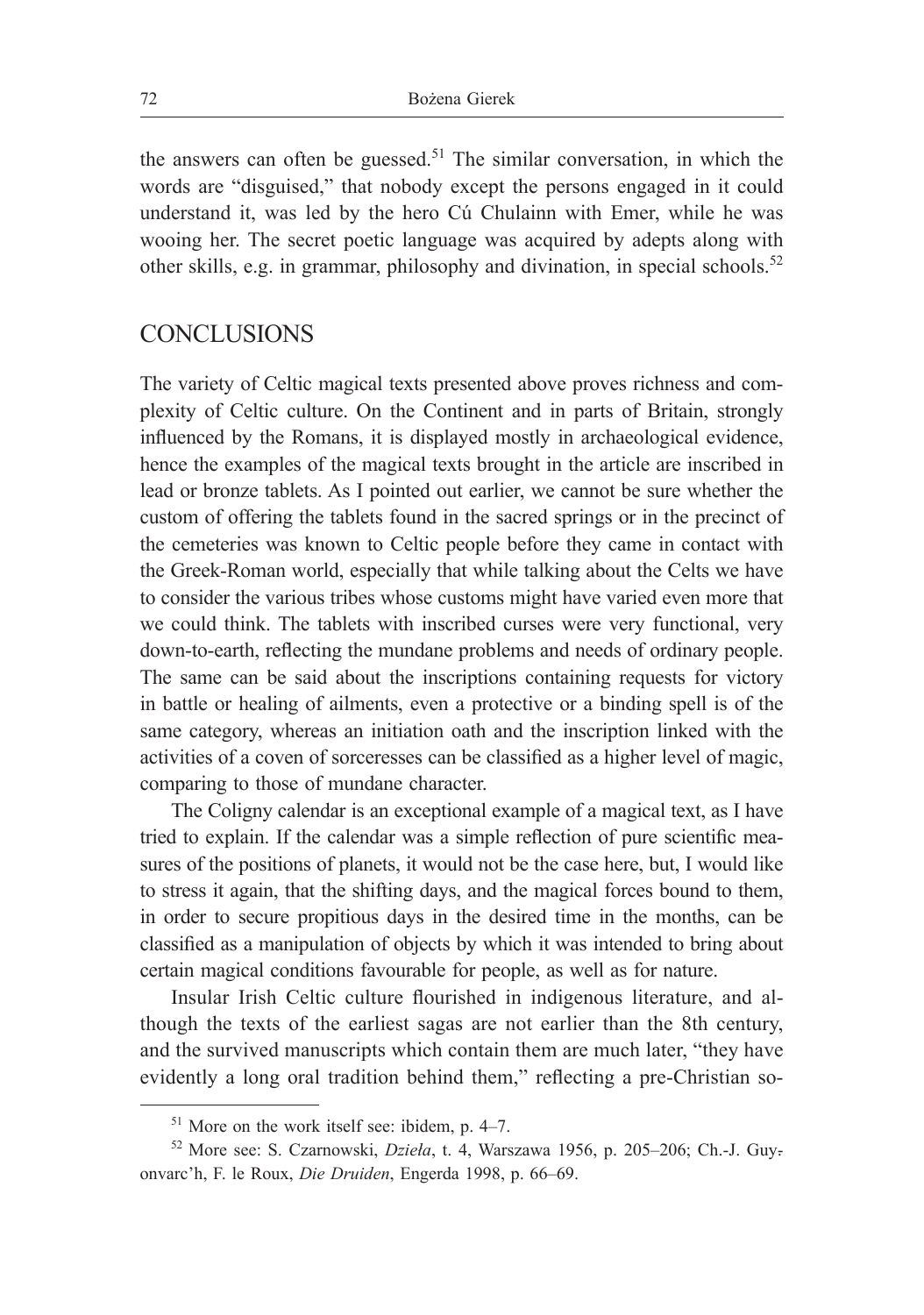ciety.53 The word carried magic and therefore had power to cause desirable effects, if used properly. The knowledge about the proper use of that magic apparently was possessed by druids, *fillid* (*vates*) and bards (poets).

The excerpts from Irish literature presented in the article show various applications of the magical word and the wording itself. The chant used by Amergin to calm the druidic wind is an invocation to Ireland – to the fruitful land and to her gods, especially goddess, who embodies Ireland. It is an homage paid to the land on which Amergin and his people were going to settle. To the nature, specifically to fish in waters, refers also the other chant of Amergin, which was to ensure their abundance. The chant is very simple in construction, nevertheless, carrying the power of creation. The famous rhapsody of Amergin, displaying his potential of creation, recalls a chain of metamorphosis which mythical figures gifted with a great knowledge underwent. This knowledge of the poet is phrased *expressis verbis* in the colloquy of two sages, especially in the genealogy of Néde. The numerous examples from Irish and Welsh literature show that the poetry contains magical power that was mastered by the poets, who during their long-year education (up to 12 years) gained appropriate knowledge, which was used in their compositions, among which even the most innocent rhyme could bring far-reaching consequences.

#### **REFERENCES**

- 1. Adams J. N., *British Latin: The Text, Interpretation and Language of the Bath Curse Tablets*, "Britannia" 1992, Vol. 23, p. 1‒26.
- 2. *Ancient Irish Tales*, eds. T. P. Cross, C. H. Slover, New York 1996.
- 3. *A Corpus of Writing-Tablets from Roman Britain*, 2000, [online], www.csad.ox.ac.uk/ rib/ribiv/jp4.htm [retrieved: 27.08.2013].
- 4. *Curse tablets in the Roman Baths*, [online], www.romanbaths.co.uk [retrieved: 25.08.2013].
- 5. Czarnowski S., *Dzieła*, t. 4, Warszawa 1956.
- 6. Dillon M., *Early Irish Literature*, Blackrock 1994.
- 7. Grew F. O., Hassall M. W. C., Tomlin R. S. O., *Roman Britain in 1980*, "Britannia" 1981, Vol. 12, p. 313‒396.
- 8. Guyonvarc'h Ch.-J., le Roux F., *Die Druiden*, Engerda 1998.
- 9. Hill D. R., *Magic: Magic in Indigenous Societies*, [in:] *Encyclopedia of Religion*, ed. L. Jones, Vol. 8, second edition, New York 2005, p. 5569–5572.
- 10. Mac Neill E., *On the Notation and Chronography of the Calendar of Coligny*, "Ériu" 1926, Vol. 10, p. 1–67.

<sup>53</sup> M. Dillon, op. cit., p. xii.